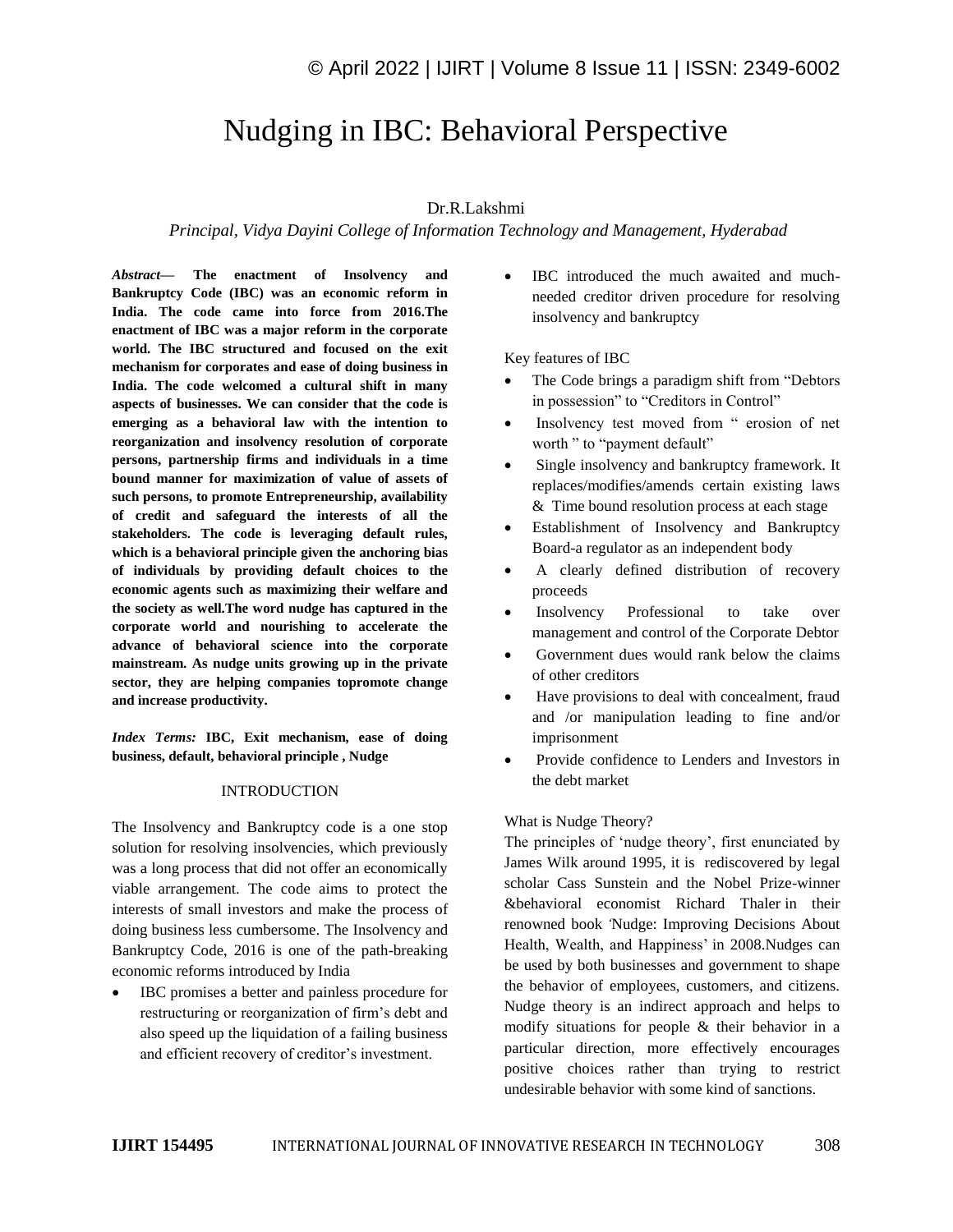A nudge is a precise intervention that doesn"t eliminate free choice. It's about creating 'choice architecture', which is simply a better environment for decision-making. It's based on the assertion that people tend to make decisions quickly and under pressure, and that many of are guided by biases and psychological fallacies.

Nudging is the systematic and evidence-based development and implementation of nudges in creating behavior change. Today the field of 'nudging' as a discipline and is increasing in its influence on public policy and behavior change strategies across the world.

The Nudge theory is a way of offering small clues that support decision-making. It's not about penalizing people financially or limiting their freedom if they don"t act in a certain way. Instead, it is about making it easier for them to make a certain decision.

Building Choice Architecture -Nudging works on the principle that small actions can have a substantial impact on the way people behave – and it creates 'choice architectures' for these actions that encourage (but don"t force) people to make better decisions.

The World Bank, UN, OECD and EU have also established nudge units, as have high-profile companies such as Swiss Re and AIG. Their focus is on influencing people"s behavior using insights drawn from economics and psychology, rather than trying to push people into doing things using threats or regulations.

According to Thaler three principles should guide the use of nudges:

- 1 All nudges should be transparent and never misleading
- 2 It should be as easy as possible to opt out of the nudge
- 3 There should be good reason to believe that the behavior being encouraged will improve the welfare of those being nudged.

Nudge theory is a flexible and modern concept for:

- Understanding of how people think, make decisions, and behave,
- Helping people improve their thinking and decisions,
- Managing change of all sorts, and
- Identifying and modifying existing unhelpful influences on people.

The Behavioral Insights Team use the EAST acronym when it comes to effectively stimulating behavioral change: Easy, Attractive, Social and Timely.

Nudging in IBC : Behavioral Perspective

- Law Vs Behavior of humans According to Pound's theory of 'social engineering', law is an attempt to mold the behavior of humans. Its effectiveness can be judged by the behavioral changes it is able to bring about.
- Ease of doing business- The enactmentof IBCitself is a nudge. It is simplification of legal procedure. Indian Government transformed norms and changes in the policy structure of IBC (Insolvency or Bankruptcy Code) leads to ease of doing business.
- Value Maximization- in IBC liquidation or recovery is an outcome of the market forces; the law is only an enabler giving choices and nudging a company towards value maximizing outcomes. The stakeholders decide whether to seek resolution and, if so, the mode of resolution. They weigh various options and choose the one that best suits their needs. They will not use the code if they find that the outcome under it is not consistent with market realities. When they use the code, they have a choice between rescue and liquidation.The "invisible hands" of the market works towards the best outcome.
- Going Concern The Primary focus of the legislation is to ensure Revival and continuation of the corporate entity by protecting it from its own management and from death by liquidation
- Time bound resolution -IBC is providing a frame work for early recognition reporting and time bound resolution of stressed assets. The code is absolutely voluntary and safeguards the interests of all stakeholders
- Providing convenient choices to stakeholders The code affords convenient choices in the form of providing two way solution to the stakeholders. Firstly – it provides automatic choice of resolution and secondly it serves them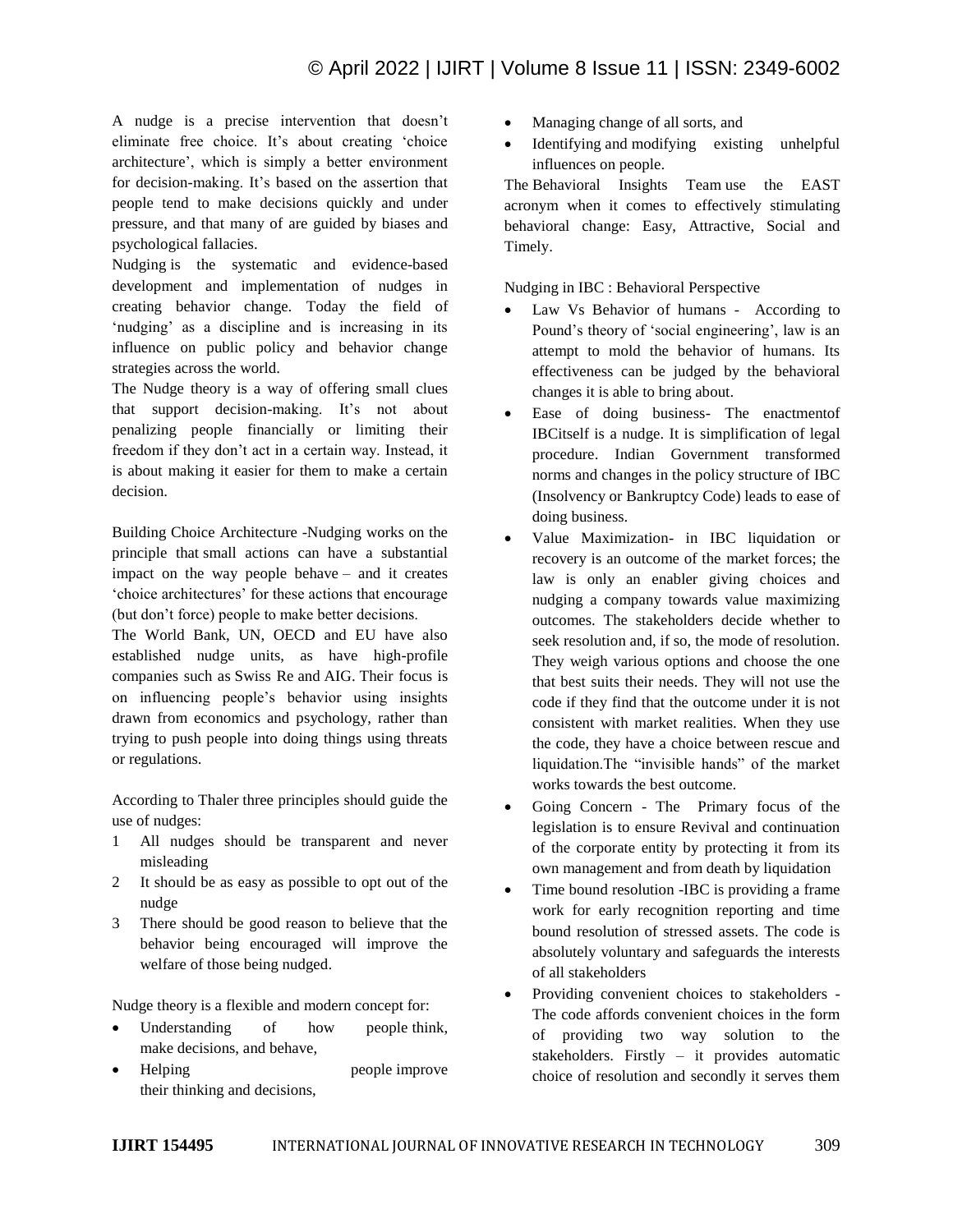a choice to exit by providing withdrawal mechanism

- Code jurisprudence code is problem solver to debtors and creditors. The code provides creditors a chance to assess the viability of the corporate debtor –IBChas nudged the behaviors of debtors and creditors and this has resulting substantial recoveries for creditors .
- Freedom to Exit mechanism-By providing a market mechanism for the rescue of a failing yet viable firm or by freeing up resources through liquidation of unviable firms, the IBC provided the "ultimate freedom" to exit.
- Leveraging default rules- With IBC nonrepayment of loan is no more an option and ownership of the firm is no more a divine right and equity is no more the only route to own a firm. Now the process is time bound, fair & Equitable, ensuring highest recovery.
- Emphasizing social norm -Taking a signal from 'failure bias' of individuals, the code talks about 'Emphasizing social norm' to enhance good behavior by focusing on influencers that people can relate to.

Our ancient scriptures have guidance to offer in respect of the borrowing behavior, saying:

अग्निशेषम ऋणशेषम शत्रशेषम तथैव च | पून: पून: प्रवर्धेत तस्मात् शेषम् न कारयेत् ||

Meaning - "If a fire, a loan, or an enemy continues to exist even to a small extent, it will grow again and again; so do not let any one of it continue to exist even to a small extent.'

www.taxguru.in

- Promoting Entrepreneurship IBC has introduced competition for entrepreneurship and capital. It encourages entrepreneurs to compete with one another to utilize the resources locked up in inefficient or defunct firms.
- IBC and Credit culture -IBC has created a credit culture that discourages defaults. The practice of dragging lenders to court to delay the repayments of outstanding loans is slowly coming to an end. India"s Insolvency and Bankruptcy Code is ensuring that lenders get repaid on time and this is making India a more attractive investment destination.

 Establishing and amending the laws associated with reorganizing and resolving the insolvency of entities

Applying Nudging in Business Management

The relatively new concept of nudging can help businesses do everything from boost staff engagement to increase market share by subtly indicating which choice to make. For many businesses, overcoming indifference and getting clients, customers or employees to behave a certain way is an ongoing challenge. The solution is to give them a nudge.

The word nudge has captured in the corporate world and nourishing to accelerate the advance of behavioral science into the corporate mainstream. As nudge units growing up in the private sector, they are helping companies to promote change and increase productivity on the factory floor, design better products, drive higher sales, and enhance decisionmaking processes . Nudge units create win–win outcomes for companies, employees, and customers. There is a huge potential when applying the Nudge theory in sales and marketing.

Nudging to pay taxes- Reminders and a simplified language help tax authorities to collect outstanding tax payments more efficiently. Early reminders are especially attractive from a tax collector's perspective.

## **CONCLUSION**

Nudging is still its inception stage. It gives positive outcome if properly implanted in identified areas.Nudging is necessary during existing situations to Governments, Businesses, and educational institutes and also for human beings.Nudge units create win–win outcomes for companies, employees, and customers. There is a huge potential when applying the Nudge theory in sales and marketing. The objective is to encourage regulation that is designed to be efficient, accessible to all and simple to implement. Law or rather regulation making has gone one step further to imbibe the behavioral principles into achieving the desired economic outcomes, leading to maximization of social welfare. The Code tests positive on all these fronts and is slowly and progressively 'nudging' its way towards achieving its statutory objectives